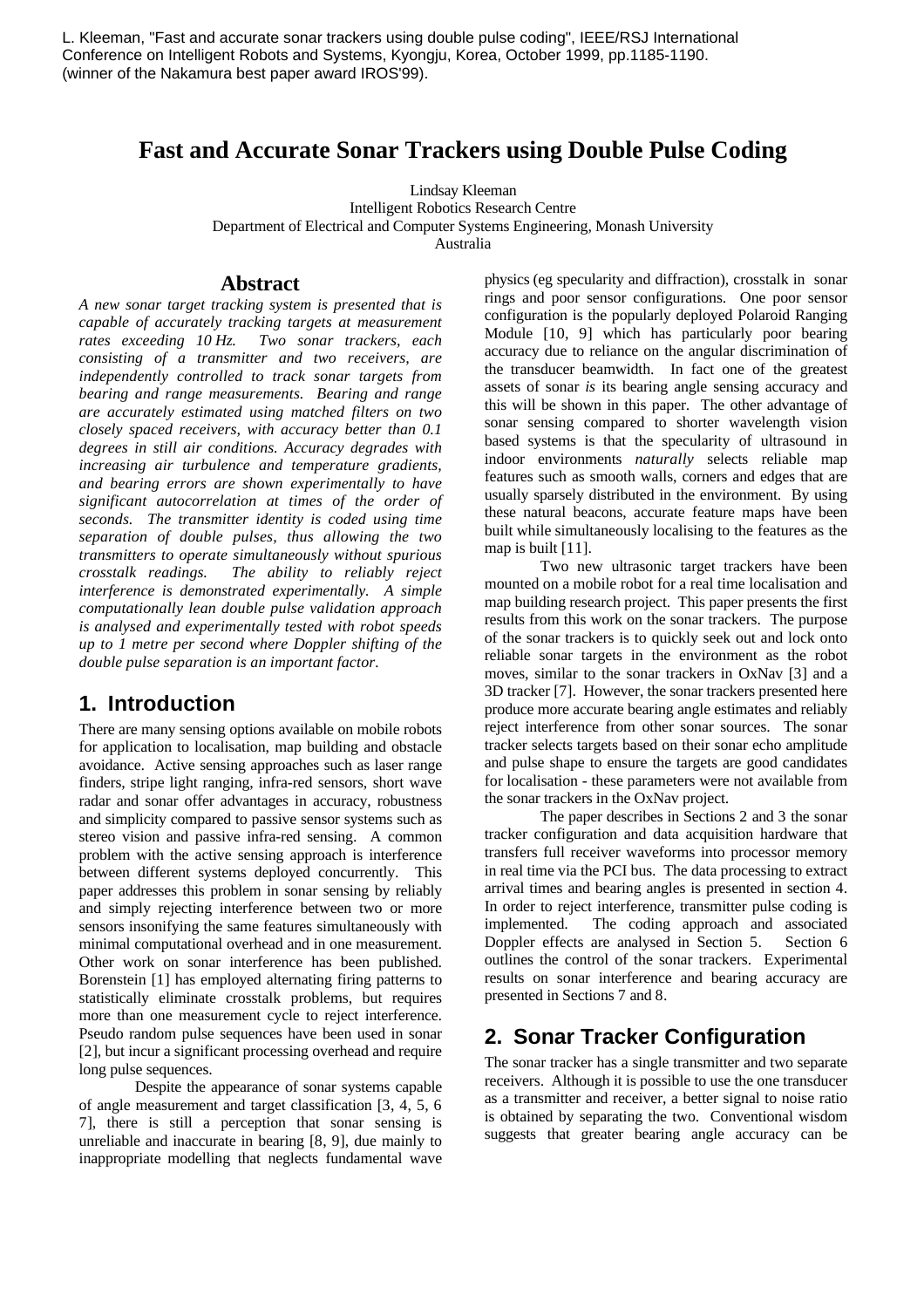obtained by wider separation of the receivers [6]. Just the opposite approach is adopted here for several reasons:

- Arrival time jitter is highly correlated in space (and time) so that the difference in arrival times has relatively little jitter compared to absolute arrival time [4] for closely space receivers. This offsets the effect of a close receiver spacing.
- Correspondence of echoes on the two receivers is more reliable for closely spaced receivers.
- Highly accurate matched filter arrival time estimates [4] are employed so that accurate difference in arrival times can be obtained.



**Figure 1 Placement of Polaroid 7000 series transducers as transmitter and receivers in the sonar tracker.**



**Figure 2 Mobile robot and positioning of front (left) and rear (right) sonar trackers.**

The sonar tracker orientation is controlled by a DC motor and gearbox with optical encoder feedback from the pan angle to a MC1401 PID controller [12]. The encoder resolution is 0.18 degrees. The pan angle is driven at speeds of up to 360 degrees per second for rapid positioning.

Two sonar trackers are deployed on the robot at the front left and rear right as shown in Figure 2. This enables complete target "visibility" around the robot.

# **3. Data Acquisition and Transmit Hardware**

In order to achieve accurate echo arrival time estimates using matched filtering, a sample rate of 1 MHz is employed on each receiver. Each sample is digitised to 12 bits resolution and transferred to processor memory in real time via a PCI bus interface using DMA. A Pentium processor is then free to execute code whilst sonar data is transferred to memory. All four receiver channels are synchronised and share common control logic.

The analogue preprocessing circuitry employed is shown in Figure 3, and uses a low noise preamplifier AD797 and variable gain amplifier AD600 which are integrated circuits specially designed for a sonar front end. The variable gain amplifier prevents saturation for near targets and provides adequate gain for long range targets. This allows ranging from 0.07 to 8 metres. As echoes are received, the gain is varied by onboard RAM memory with DAC and low pass filtering, so that the gain profile can be adjusted in software. A 4th order low pass filter removes most receiver noise  $\overline{a}$  for anti-aliasing and

Gain Generator

thresholding purpos



#### **Figure 3 - Receiver interface and data acquisition circuitry for one receiver.**

The transmitter excitation sequences are stored in a dedicated RAM with 1 bit coding for each transmitter sample, so that 300 Volts is represented by a 1 and 0 Volts by a 0 for each 0.5 microsecond interval. Thus the transmitted pulse shape is programmed in software. This is required for the double pulse coding scheme described in Section 5. Transmitted pulses are approximately 80 microseconds in duration (about 27 mm distance in air) and are sufficient energy to range out to typically 8 metres. Such short pulses allow fine target discrimination in range of the order of 15 mm separation (ie 30 mm distance of flight difference).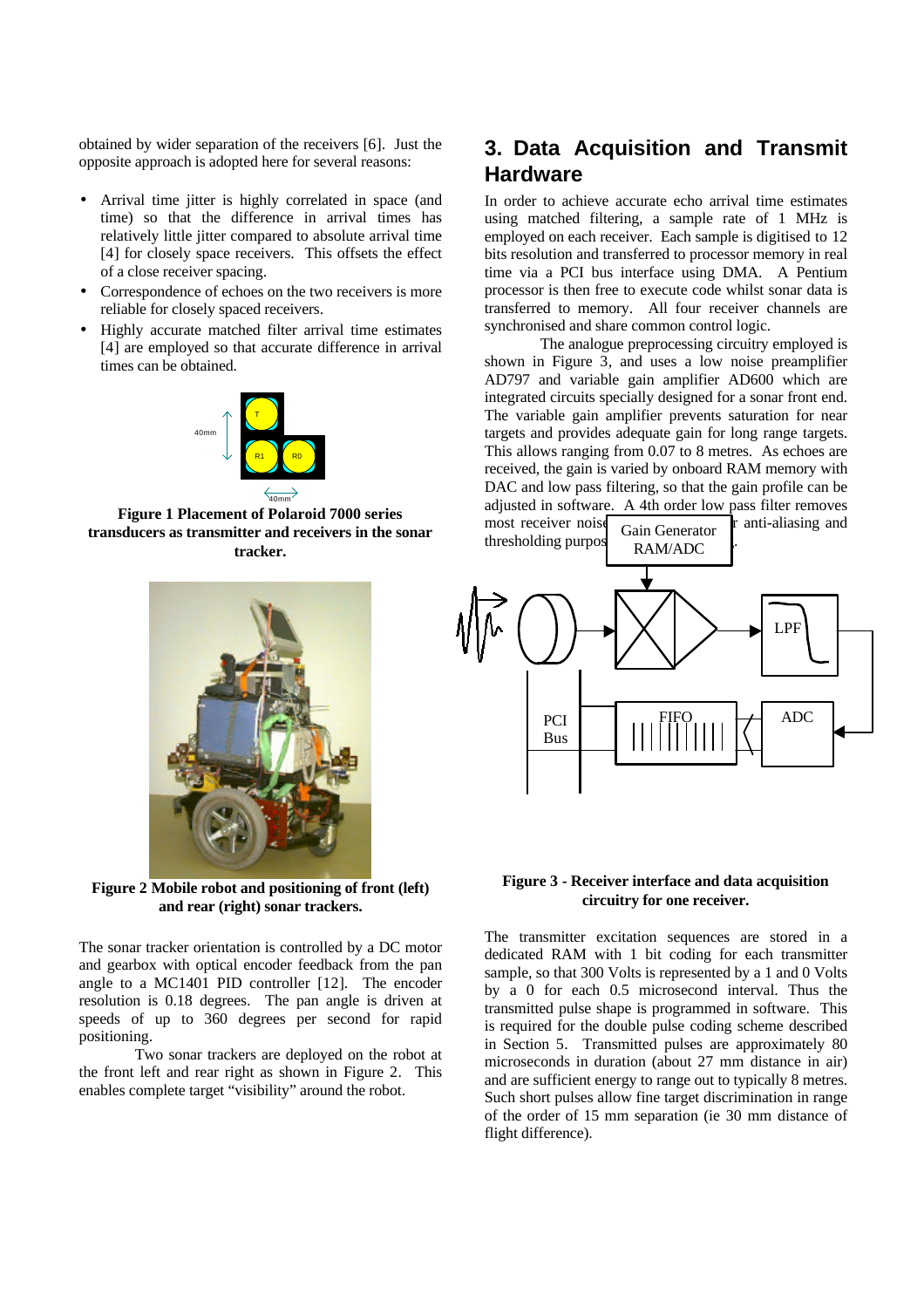## **4. Sonar Data Processing**

The software to process the sonar data has been optimised for speed. Due to the high signal to noise ratio obtained by the careful design of the sonar front end electronics, the data processing has been significantly simplified. In particular, matched filtering [4] is performed only on sections of the echo signal deemed to be "pulses" by virtue of exceeding a threshold. The threshold varies with range and is set to 7 noise standard deviations computed online. Other sonar systems reported in the literature [6, 2] perform expensive matched filtering on the entire received waveform since pulses cannot be separated reliably from noise as can be done in this system. Examples of pulses extracted are shown in Figure 4. A pulse commences 30 samples before exceeding the noise threshold and ends 30 samples after falling below the threshold. A further process of "pulse splitting" is applied to separate nearly overlapping pulses by searching for a local maximum within a 60 sample sliding window.

The extraction of pulses from the received signals is performed as the echo signal arrives by using staggered DMA transfers from the receiver FIFO. Real time performance for pulse extraction has been obtained on a Pentium 120 MHz computer running the real time multitasking operating system RTKernel [13].

Subsequently, the sonar pulses are processed to check double pulse validity as described in Section 5 and then matched filtering is performed on the acceptable pulses. The matched filter is a well known optimal arrival time estimator common in radar and is only briefly reviewed here. It consists of correlating the pulse with time shifted pulse templates and interpolating the best three correlations [4]. The templates are known pulses shapes for varying arrival angles and ranges. To speed up processing, the template is selected, not by finding the best correlation across a range of templates as in [4], but by choosing the best match between template and arrival pulse based on the zero crossing interval nearest to the pulse maximum. This zero crossing interval is used in [5] to estimate arrival angle with just one receiver but with larger angle errors than the current technique.

The processing time achieved for matched filtering is typically 20 milliseconds per receiver. The total measurement cycle time for one sonar tracker operating is typically 90 msec, and for two sonar trackers 140 msec on a Pentium 120 MHz processor.



# **5. Double Pulse Coding and Doppler Effects**

Interference between sonar trackers or with other robot ultrasonics sensors needs to be rejected for reliable operation. Sonar researchers [2, 6] have employed pseudo random and Barker pulse coding with durations of 1 to 2 milliseconds that requires the use of DSP systems to process the resulting echoes. The approach taken in this paper is simpler and consequently much faster to process. Each transmitter fires two precisely timed pulses with a separation dependent on the identity of the transmitter. The receivers can then identify arrivals by searching for the correctly matching second pulse. By subtracting one pulse (delayed appropriately) from another pulse in the time domain, very fast and sensitive detection can be achieved since both amplitude and arrival time need to match. Delays of less than 0.5 μsec can be discriminated, making the possibility of false identification very remote. This sensitive detection has a drawback - the effect of robot velocity gives rise to a Doppler shift in the double pulse separation. The current implementation has been designed to tolerate robot speeds up to 1.3 metres per second.

After accounting for the transmitted time separation of pulses, the difference of two received pulses takes the form:

$$
diff(t) = Ap(t) - A(1+d)p(t + \Delta t) + n(t)
$$
  
= A[p(t) - p(t + \Delta t) - dp(t + \Delta t)] + n(t) (1)

where  $p(t)$  is the pulse shape,  $n(t)$  models the noise difference in the two received signals and δ and Δ*t* model the effects of amplitude and arrive time fluctuations respectively due to air disturbances and Doppler shifts when sensor or target relative motion occurs. For relative speeds much smaller than the speed of sound there is negligible compression or expansion of pulse shape *p(t).*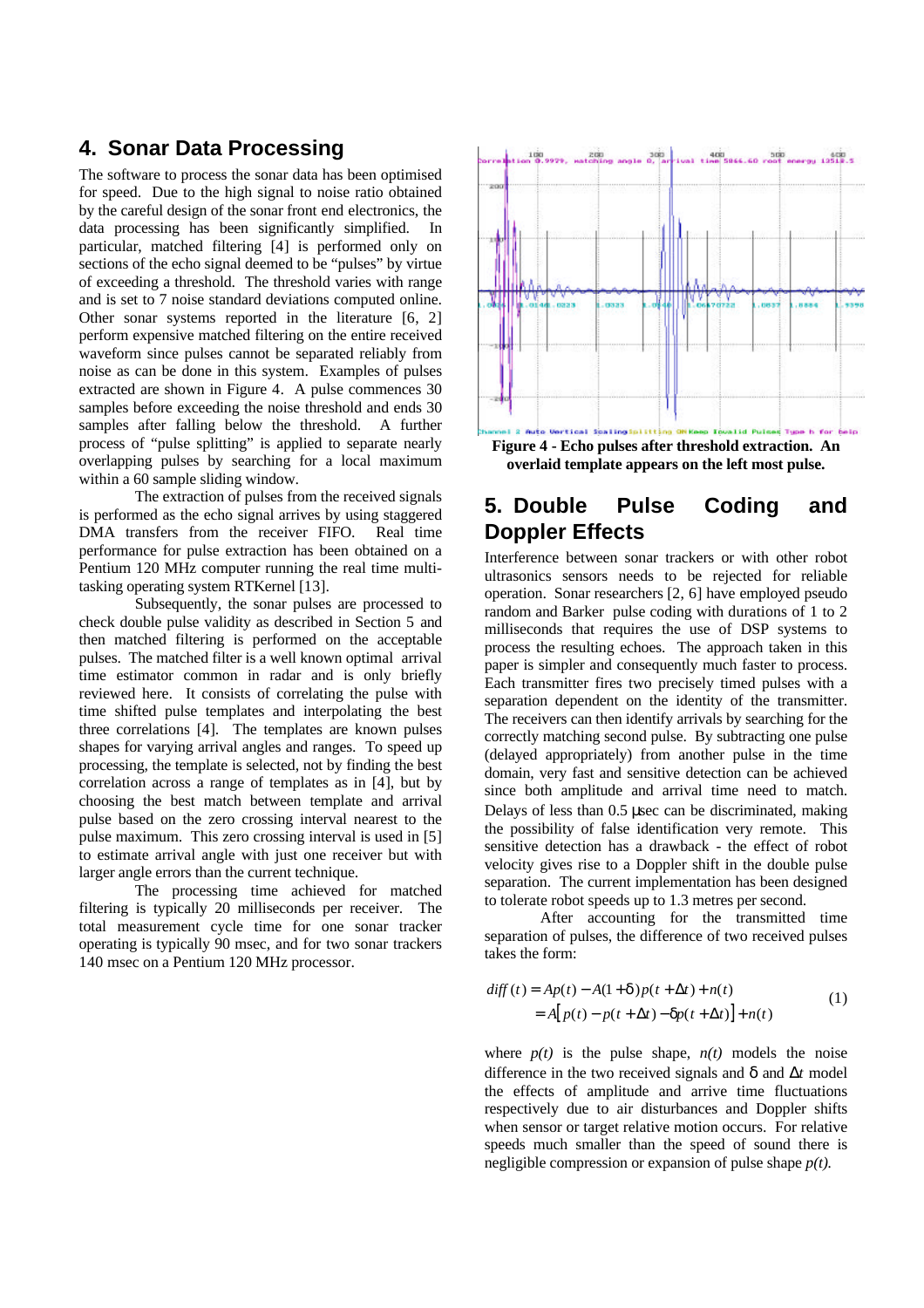As can be observed in Figure 4 the pulses employed have limited bandwidth and can be decomposed into a sinusoidal component *sin(2pt/T)* modulated by a slower varying amplitude *a(t).* For small Δ*t:*

$$
p(t) - p(t + \mathbf{D}t) \approx \mathbf{D}t \frac{dp(t)}{dt} = \mathbf{D}t \frac{d(a(t)\sin(2\mathbf{p}t/T))}{dt}
$$
  
=  $\mathbf{D}t[a(t)(2\mathbf{p}/T)\cos(2\mathbf{p}t/T) + \frac{da(t)}{dt}\sin(2\mathbf{p}t/T)]$  (2)  
 $\approx (2\mathbf{p}\mathbf{D}t/T)a(t)\cos(2\mathbf{p}t/T)$ 

where the derivative of  $a(t)$  is negligible compared to the derivative of the *sinusoidal* component. A simple measure, called *D,* of the difference is the maximum absolute difference normalised to the amplitude of the pulse. From equations (1) and (2):

$$
D = \max \left| \frac{diff(t)}{A} \right| \approx \max \left\{ d, \frac{2p\Delta t}{T} \right\} + \frac{n(t_{\max})}{A}
$$
 (3)

where the  $\delta$  term maximum occurs when the derivative term is zero and vice versa. Due to the strong time correlation of amplitude fluctuations,  $\delta$  is usually << 0.2 and can be ignored in comparison to the derivative term. The noise, if small, is only of consequence at the time of the maximum difference, *tmax*.

We now consider the Doppler shift due to relative motion of the sensor and target. If a double pulse separation of τ is employed, a relative velocity *v* results in a time shift of

$$
Dt = \frac{2tv}{c} \tag{4}
$$

where *c* is the speed of sound, and the *2* is due to *both* the transmitted double pulse and the received double pulse separations being effected by the motion. Shorter τ's result in proportionally shorter time shifts and thus are more robust to relative motion. Values of 180 μs and 200 μs have been chosen for the two transmitters. So that subsample pulse interpolation is not required when computing the delayed difference, 1 μs (ie the sample time) incremental shifts in the comparison are considered. Therefore the most  $\mathbf{D}t$  can be is 0.5 μs which corresponds to a speed of  $0.43 \text{ ms}^{-1}$  from equation (4). For a measured period *T* of 14 μs, equation (3) predicts a *D* of 0.224 plus the signal to noise ratio term and this has been confirmed with real pulse data. In practice a threshold for acceptability for *D* has been set at 0.25 and single 1 μs shifts are tried in both directions. Thus values of *Dt* up to 1.5 μs, which corresponds to  $1.3 \text{ ms}^{-1}$ , should be tolerated. Experimental trials found that double pulses were accepted for speeds to  $1.0 \text{ ms}^{-1}$ . Speeds above  $1 \text{ ms}^{-1}$  were not tested.

In summary, a set of pulses is tested in order of arrival as follows. All pulses are initially classified as "untagged", and each untagged pulse is tested for sufficient overlap with a successive "untagged" pulse before delayed subtraction is performed. Should the maximum absolute value of the difference divided by the pulse maximum (ie *D*) fall under 0.25 the first pulse is deemed "valid first" and the second pulse deemed "valid second" and these pulses are then excluded from further comparisons. If the *D* is above 0.25 and under 0.5 a shift of plus or minus one sample (ie 1 μs) is applied and a new *D* tested. The direction of the one sample shift is determined by examining the neighbouring samples at the point of maximum difference in the first *D* computation.

#### **6. Sonar Tracker Control**

Each of the two sonar tracker pan angles is controlled independently whilst the firing of the transmitters is synchronised due to the hardware implementation. The sonar tracker has two simple modes:

(i) **Target Searching** - higher level commands define the search angle over which the sonar tracker scans. The tracker pans to the starting angle at 350 deg/sec, and then pans to the final angle at 90 deg/sec whilst firing continuously. The largest amplitude echo that matches a template with a correlation coefficient higher than 0.85 is selected. This procedure aims to select, within the bounds set by the search angle range, an uncluttered reliable target for tracking.

(ii) **Target Locking** - from the initial pan angle supplied from target searching, the sonar continuously fires and from echoes within a time of flight attention window finds the bearing angle to the largest amplitude target. This angle is used as an error signal to control the pan angle so that the tracker points to the target. The time of flight attention window is set to a fixed time before and after the previous sonar target time of flight and enables range discrimination should multiple targets produce echoes. It also speeds up sonar data processing. A "no lock" situation arises when no targets are detected within the attention window. After a fixed number of consecutive "no locks", target locking is abandoned and a new search commenced. This allows for occasional loss of tracking due to, for example, people walking past the target. Changes in robot odometry orientation are employed to assist target locking.

## **7. Interference Experiments**

Although the sonar trackers have been deliberately positioned on the robot to minimise crosstalk problems, it is still possible for both trackers to track the same target. To illustrate the interference rejection capability of the sonar trackers, an experiment has been devised to track a plane target at a range of 3.5 metres with *both* sonar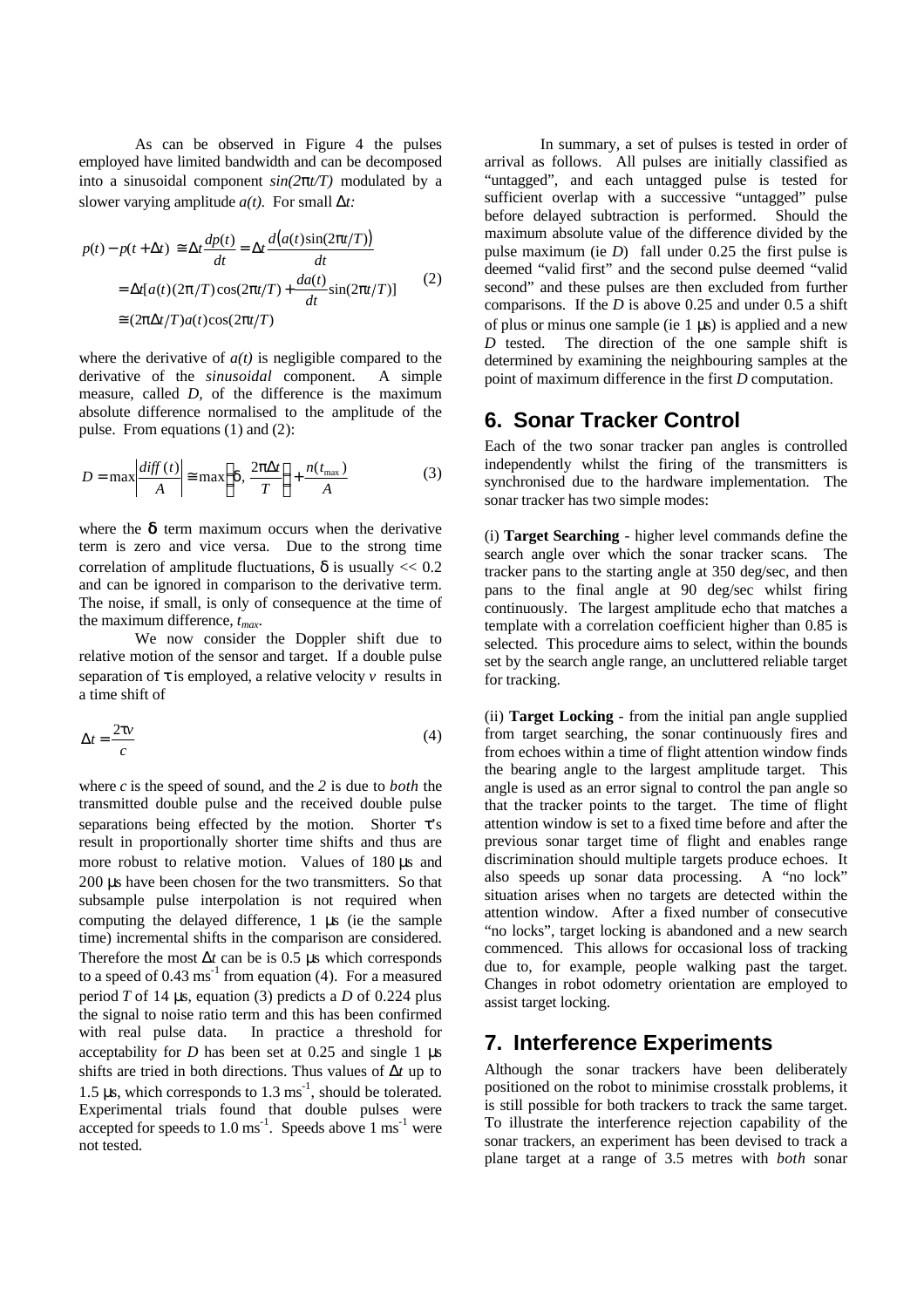trackers whilst the robot slowly rotates as shown in Figure 5.



**Figure 5 - Experimental arrangement for studying** i**nterference.**





**Figure 6 - Progressive count of tracker failures due to overlapping pulses.**

#### **Figure 7 - Tracker target bearing estimates (offset for clarity). Gaps result from overlapping pulses.**

As the robot rotates, each sonar tracker receives pulses from the other tracker that gradually shift past the pulses of interest. The crosstalk pulses are rejected by the delayed pulse subtraction verification technique described in Section 5. However when two pulses overlap, the arrival time cannot be determined by matched filtering and the target tracker reports a "no lock". The cumulative total of the "no locks" (where no range and bearing are reported) are plotted against the robot angle in Figure 6 as the robot angle decreases from right to left. Overlap conditions are represented in the timing diagrams in the circular reliefs up arrows represent front tracker pulses, down arrows represent rear pulses and dashed lines represent crosstalk pulses. For example, from -18 to -20 degrees the rear tracker first pulse overlaps with the crosstalk second pulse from the front tracker. The sonar trackers are 0.33 metres from the robot centre of rotation and the 2 degree overlap intervals correspond to 1 cm of movement of each tracker towards and away from the plane.

The tracker target bearing estimates combined with odometry orientation are plotted in Figure 7 from the same experiment. An offset of 3 degrees between the two angles is of no significance and allows clearer presentation. The gaps in the data correspond to the pulse overlap conditions. *It should be stressed here that overlapping pulses are usually a rare event and the results presented here are intended to illustrate the worst case scenario.*

## **8. Bearing Accuracy Results**

This section presents bearing results obtained from the sonar sensor on the target tracker across the full available beamwidth of the sensor. Note that the beamwidth available depends on range, target reflectivity and ambient air conditions. The angle to a plane at a range of 2.75 metres was measured with 200 readings at each 1 degree increment. The mean plus and minus two standard deviations of the angles are plotted in Figure 8. Although the discrepancies between different measurements are small, they are statistically significant. One obvious source of error is the optical encoder resolution of 0.18 degrees. Another source of error is air turbulence combined with temperature gradients. Sound propagation is refracted by speed of sound gradients resulting from temperature gradients. By observing the angle output in real time, significant variations up to 0.5 degrees lasting several seconds have been observed as people walk past the tracker (but not blocking the echoes). Placing a hot object, such as a cup of coffee under the air column of propagation results in large random angle and amplitude fluctuations.

In order to study this further, experiments were conducted in a laboratory where cold air draughts mix with the warmer air in the laboratory. The autocorrelation of the angle errors is plotted in Figure 9. A cyclic variation of errors of approximately 5 seconds is apparent in the angle errors. It is clear that the error spectrum is coloured and any future sensor error models should include non-white noise assumptions.